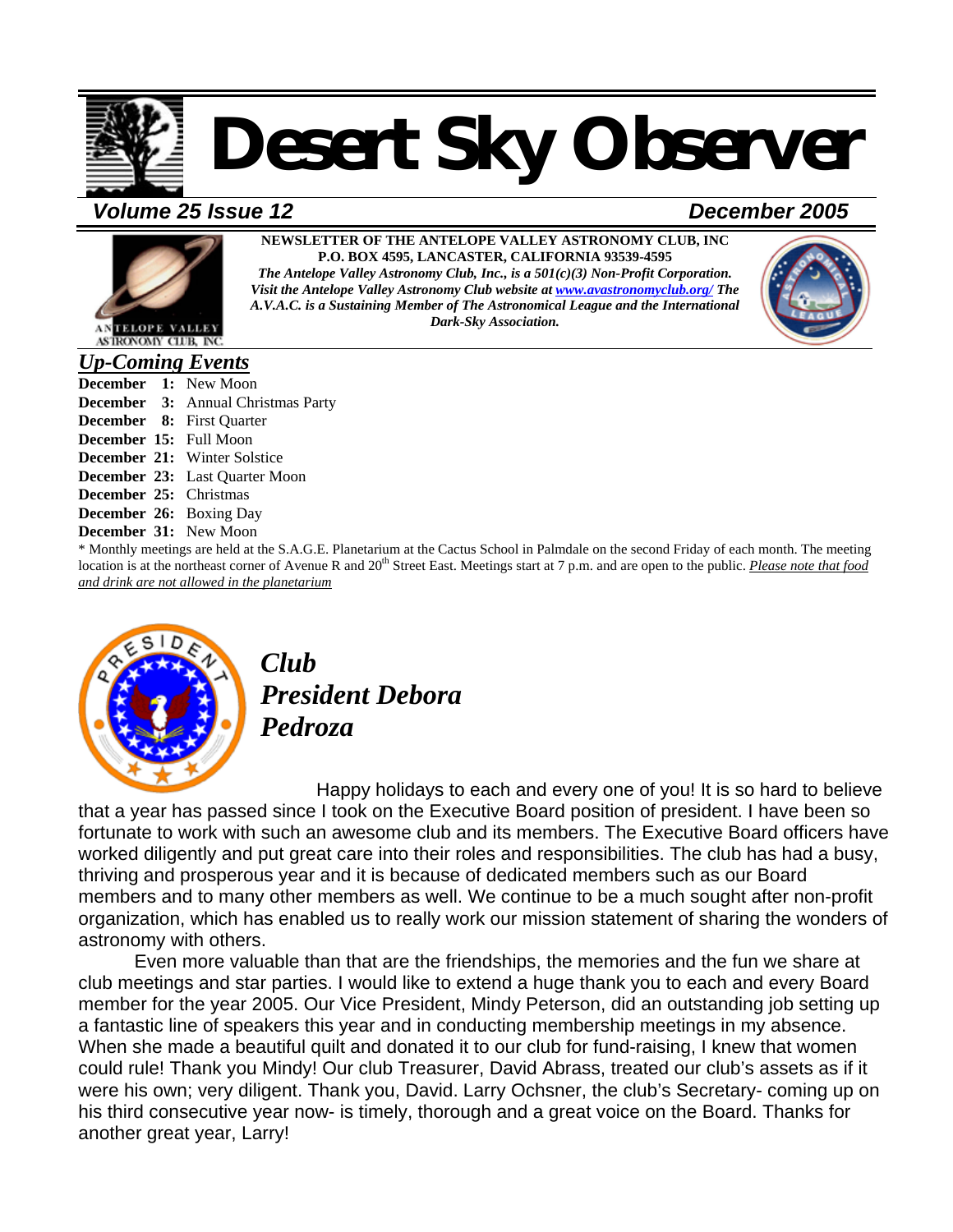As mentioned earlier, we had a very busy year and the club represented itself in many community events. Our Community Development Director, Terry Pedroza, held tight reins on things and as usual, got everything up and running. He remains a strong advocate for our club and continues to make a difference in everything he does. Thanks again, Terry!

Continuing on with my bragging rights, the Antelope Valley Astronomy Club has the **best** Newsletter Editor and Webmaster! Brian Peterson and Steve Trotta…you do us proud. Thanks for being the very best at what you do!

In closing, I would like to congratulate and welcome our new Executive Board to the realm in 2006. The very best to all of you…until later. Take good care.



*Vice President Mindy Peterson* 

This is my final entry for the Desert Sky Observer as your Vice President. Our club has seen a year filled with great speakers. In January, we welcomed Dr. Gary Peterson from San Diego State University. His topic was "Collisions Of Comets And Planets" and his talk was well received by the club members. In February, James Sokolik, a Dryden life support technician employed by Lockheed Martin Aeronautical Systems, spoke about "Life Support." He was a new speaker for our club and his talk and demonstrations were fun.

March brought us Bob Redman, a.k.a. "Captain Bob." He is always a delightful speaker. In April, our friend Chris Butler was back again to give us a new tale of adventure and he delighted us with his artistry. May's speaker was supposed to be Dick Rutan but at the last moment he cancelled and our club had to scramble. And scramble they did! We turned a disaster into a fantastic Astronomy Fair which was so popular that we are going to hold it every year.

 Our own Jeremy Amarant spoke in June about his travels to Spain, Russia and China as it relates to astronomy as well as the Global Network of Telescopes and Hands On Universe. In July, Club member Lee Bush brought a different perspective to the club when he spoke about "The Antropic Principle and Intelligent Design." In August, JPL planetary scientist Dr. Diana Blaney spoke about the "Phoenix Mission," set to launch in 2007.

September was a banner month. Spaceship One pilot Brian Binnie was our speaker and he did not disappoint us. We had the opportunity to listen to a man who will go down in history as one of aviation's greatest. In October, we had our annual "Ask The Experts," emceed by Brian Peterson. Thanks to Jeremy Amarant, Tom Varden, Bill Riedhart, and Tom Koonce for serving as our panel of experts.

In November, David F. Coppedge, Team Lead System Administrator for the Cassini Mission to Saturn was our speaker. Mr. Coppedge shared the thrill and the latest and greatest hits of the Cassini mission to Saturn. I think we all learned something new about the great planet.

December brings us full circle and to the close of a great year. Join us for our annual Christmas Party on December 3rd. I would like to take this opportunity to thank all of the club members for their support and appreciation of my position as your Vice President. Clear Skies!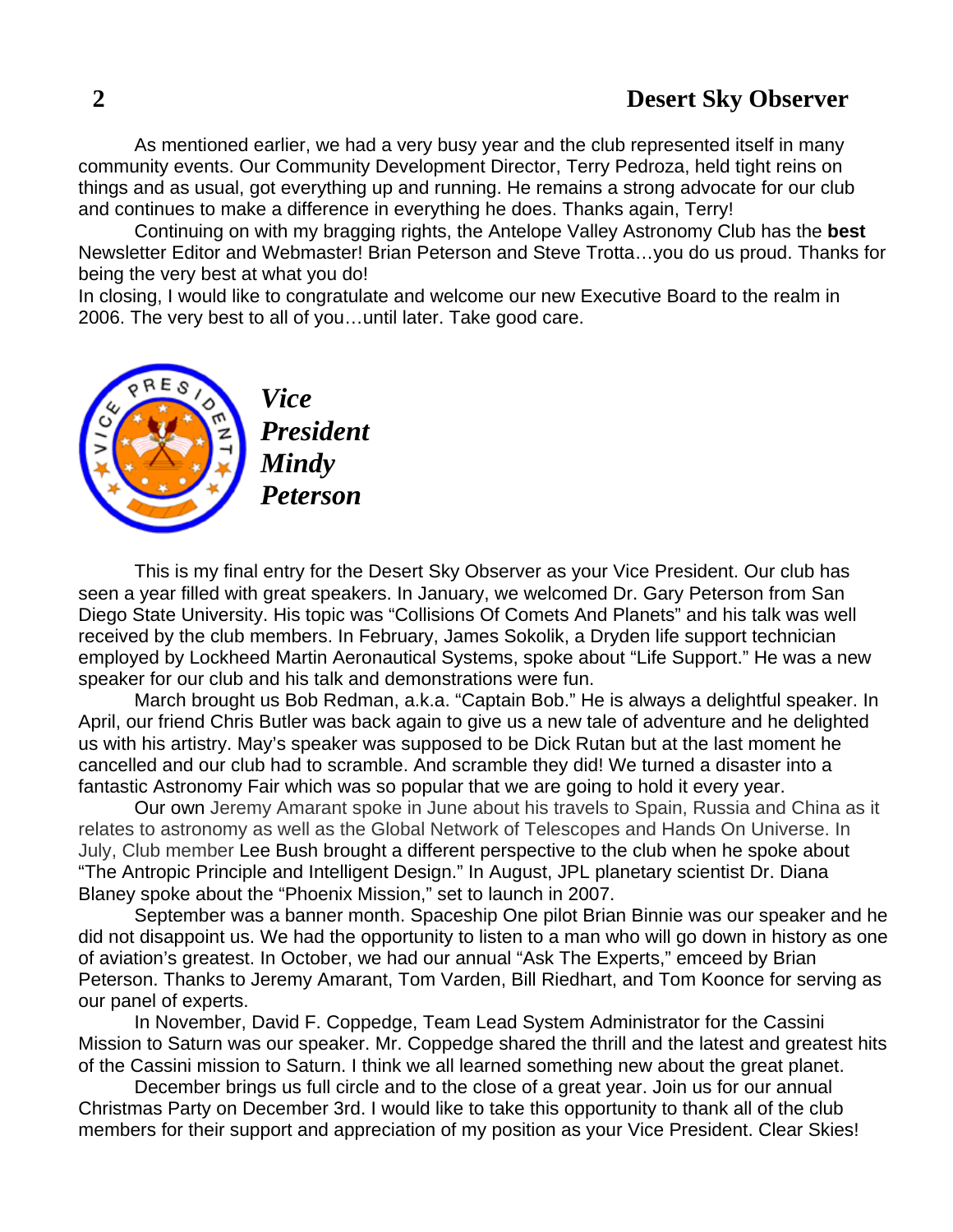

*Director of Community Development Terry Pedroza* 

I would like to thank all of the great folks who are members of the Antelope Valley Astronomy Club for allowing me the privilege of serving on the Executive Board as Director of Community Development In 2005. I am the one who reaped the benefits of this appointment by being able to talk to all the fine folks who work and reside in the Antelope Valley on behalf of the Antelope Valley Astronomy Club, and by allowing me to talk and write to all the members at our meeting and events. This has given me the chance to grow in my personal skills as well as given me the opportunity to meet some of the nicest people on the face of this Earth. For this, **I Thank You!** 

Mount Wilson did not go as we had hoped. We were blown out and dewed out before we ever got started. Luckily I was in contact with Mike from the Mount Wilson Institute a couple of days beforehand and we worked out a plan to contact each other the morning of the event. No one made the journey to the mountain so our plan worked. We will be rescheduling for the second quarter of 2006. Moneys can be refunded to those who cannot make it then or decide not to go. This is the way it goes for professional astronomers, also. You never know what Mother Nature is going to hand you.

Other than the Holiday Party on December 3<sup>rd</sup> there are no other events to tell you of... So I shall say Good Bye and Thank You for the opportunity.

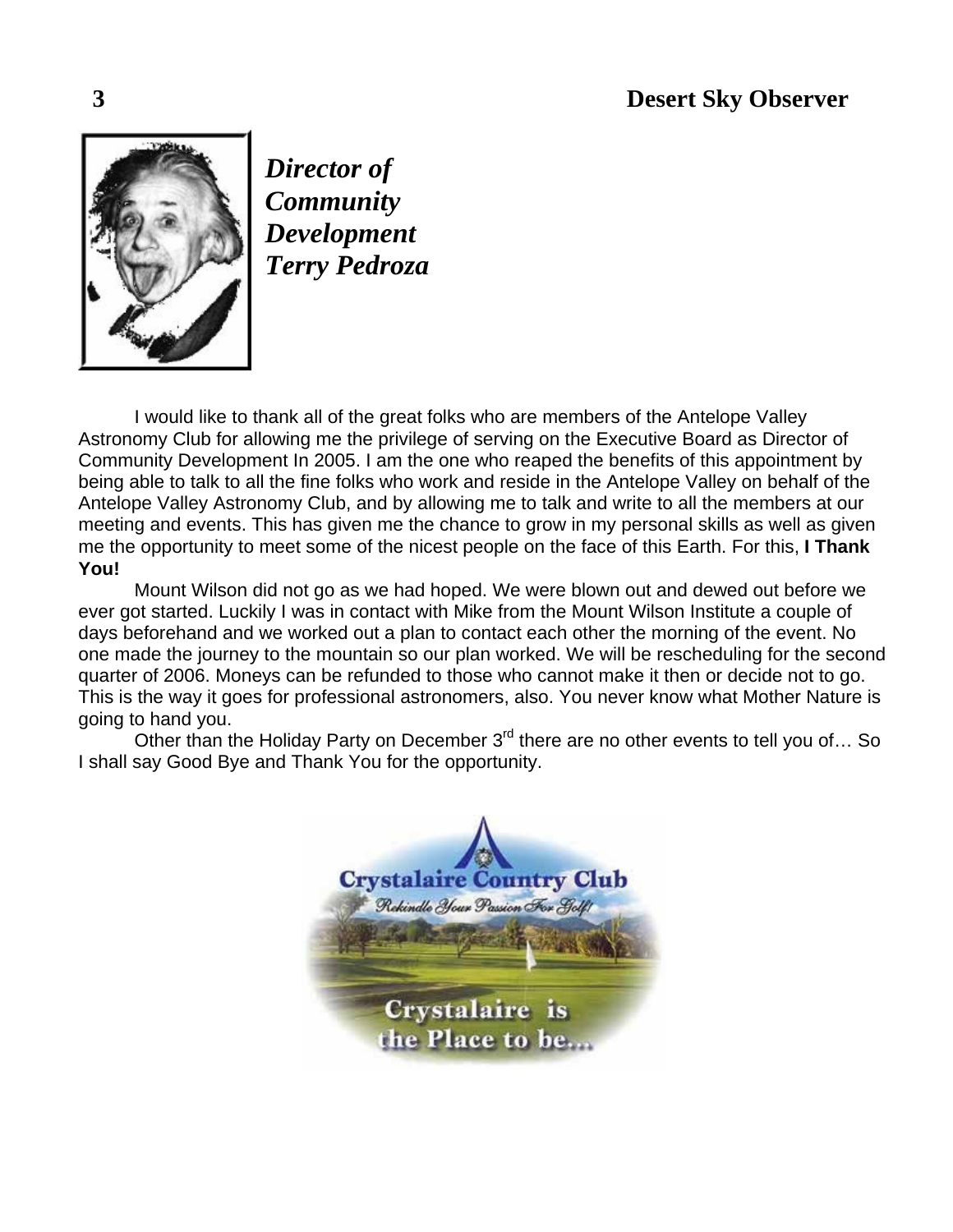#### **4 Desert Sky Observer**  *Rich Harper's Planet Watch*



#### Mercury:

Mercury begins the month in Libra, and will increase in separation from the sun. If you are up in the morning observing Jupiter and Saturn, take a look at Mercury as well. The calm, pre-dawn air should give you very steady seeing. On the 17th and 18th, Mercury will pass M80 for the third time in two months. By the end of the month, Mercury will be rapidly closing on M8 and M20 in Sagittarius.

#### Venus:

Venus will give us some fun this month. Low in the sky, but well separated from the sun, Venus will practically run over the globular cluster M75 in Sagittarius. On the 11th, Venus will be a mere 0.3 degrees away from M75. On the 12th, it will close to 4 arcminutes.

If my planetary program is correct, Venus will nearly or actually occult M75, staring at 7:00 pm on the 12th, through 12:00 am on the 13th, passing 25 arcseconds from the center of M75 at 9:00 pm. on the 12th. M75 is described as an unresolved patch of magnitude 8.5, with a visual diameter of two to four arcminutes depending on the aperture of the telescope used. The problem will be finding the 8th magnitude M75 in Venus' glare.

#### Mars:

Mars lies in Aries, and is shrinking and dimming rapidly. On the first, Mars will have an angular diameter of 16.7 arcminutes, and a magnitude of -1.6. By the end of the month, Mars will have faded to magnitude -0.6 and shrunk to 12 arcminutes, barely large enough to observe details on the surface. And that's about it until 2009.

#### Jupiter:

Jupiter crosses into Libra this month, and while not terribly well-positioned for observing, rising about two hours before the sun early in the month, the situation will improve later in December as Jupiter will be well up before dawn, rising a full four hours before dawn.

#### Saturn:

Saturn remains in Cancer, very high in the pre-dawn sky, well-positioned for viewing all month. The moon will pass a few degrees north of Saturn on the 19th.

#### Uranus:

Uranus lies in Aquarius and should be an easy target in binoculars at magnitude 5.8. Uranus sets right around 10:30 pm.

#### Neptune:

Neptune sets very early this month, about 9:00 pm. Neptune can be found a few degrees south of M72 and M73 in Capricorn. The moon will pass about 5 degrees south of Neptune on the 5th.

#### Pluto:

Very faint Pluto will be lost in the sun's glare this month, at dusk early in the month, or at dawn later in the month.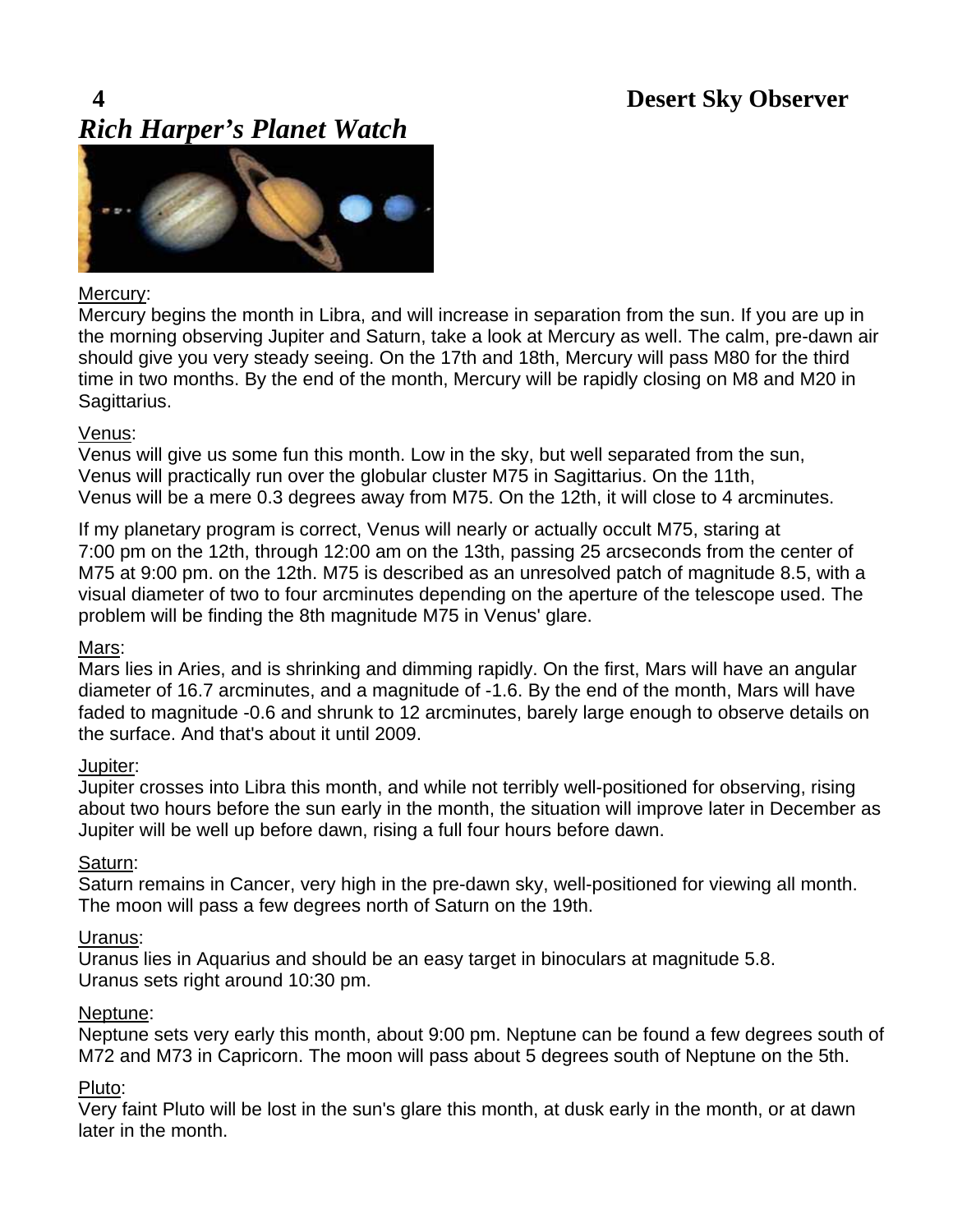

**Voices from the Cacophony**

by Trudy E. Bell and Dr. Tony Phillips

Around 2015, NASA and the European Space Agency plan to launch one of the biggest and most exacting space experiments ever flown: LISA, the Laser Interferometer Space Antenna.

LISA will consist of three spacecraft flying in a triangular formation behind Earth. Each spacecraft will beam a laser at the other two, continuously measuring their mutual separation. The spacecraft will be a mind-boggling 5 million kilometers apart (12 times the Earth-Moon distance), yet they will monitor their mutual separation to one *billionth* of a centimeter, smaller than an atom's diameter.

LISA's mission is to detect gravitational waves- ripples in space-time caused by the Universe's most violent events: galaxies colliding with other galaxies, supermassive black holes gobbling each other, and even echoes still ricocheting from the Big Bang that created the Universe. By studying the shape, frequency, and timing of gravitational waves, astronomers believe they can learn what's happening deep inside these acts of celestial violence.

The problem is, no one has ever directly detected gravitational waves; they're still a theoretical prediction. So no one truly knows what they "sound" like.

Furthermore, theorists expect the Universe to be booming with thousands of sources of gravitational waves. Unlike a regular telescope that can point to one part of the sky at a time, LISA receives gravitational waves from many directions at once. It's a cacophony. Astronomers must figure how to distinguish one signal from another. An outburst is detected! Was it caused by two neutron stars colliding *over here* or a pair of supermassive black holes tearing each other apart in colliding galaxies *over there*?

"It's a profound data-analysis problem that ground-based astronomers don't encounter," says E. Sterl Phinney, professor of theoretical physics at the California Institute of Technology in Pasadena.

Profound, but not hopeless. "We have lots of good ideas and plans that work- in theory," he says. "The goal now is to prove that they actually work under real conditions, and to make sure we haven't forgotten something."

To that end, theorists and instrument-designers have been spending time together brainstorming, testing ideas, scrutinizing plans, figuring out how they'll pluck individual voices from the cacophony. And they're making progress on computer codes to do the job.

Says Bonny Schumaker, a member of the LISA team at the Jet Propulsion Laboratory, "It's a challenge more than a problem, and in fact, when overcome, a gift of information from the universe."

For more info about LISA, see **lisa.nasa.gov**. Kids can learn about black holes and play the new "Black Hole Rescue!" game on The Space Place Web site at **<http://spaceplace.nasa.gov/en/kids/blackhole/>**.

This article was provided by the Jet Propulsion Laboratory, California Institute of Technology, under a contract with the National Aeronautics and Space Administration.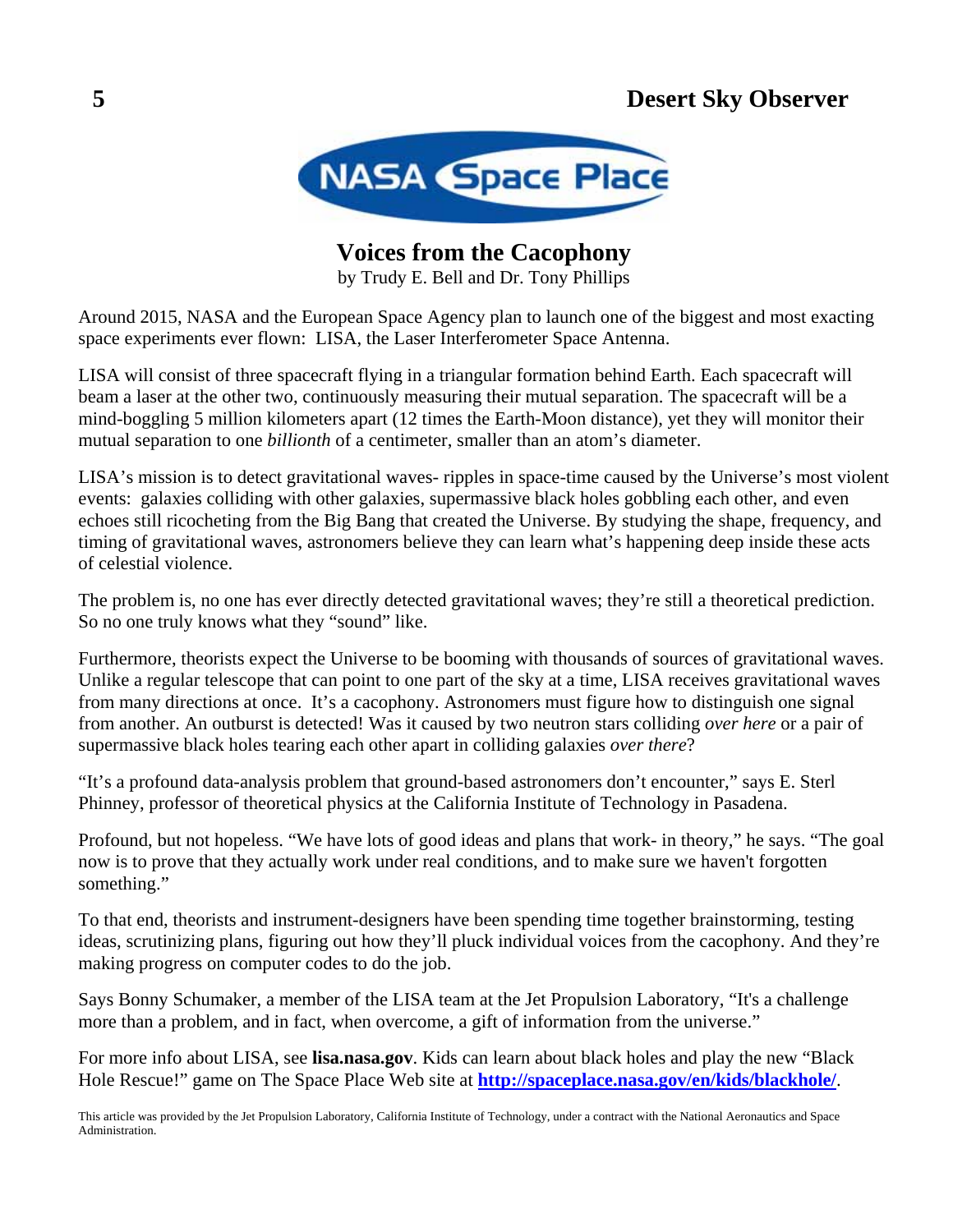*A Look Ahead…* 



**January Speaker** 

Dr. Alexandre E. Meier's talk will be entitled "From Einstein to Strings: a look at some ideas of modern cosmology." He will be looking at where the ideas of strings and 11 dimensions come from and why we believe them.

Dr. Meier was born in Lausanne, Switzerland. He attended the Swiss Federal Institute of Technology as an undergraduate where he studied Chemical Engineering and studied at Carnegie-Mellon University in Pittsburgh, where he worked on low-temperature EPR spectroscopy of manganese-containing enzymes. For his master's thesis, he developed new methods in low temperature far-infrared spectroscopy.

Dr Meier studied at the California Institute of Technology, where he worked under Dr Harry Gray. His Ph.D. was on high valent-metal oxidation states of chromium and gallium corroles.

Since graduation, Dr Meier has been working with a non-profit organization, Heaven Word, where he develops science and math curriculums and robotic astronomy programs.



The *Telguide*. Our own Steve Trotta has invented the Telguide to aid you in your galactic hunts. For more information on how a Telguide can help you, [click here](http://www.actonastro.com/).

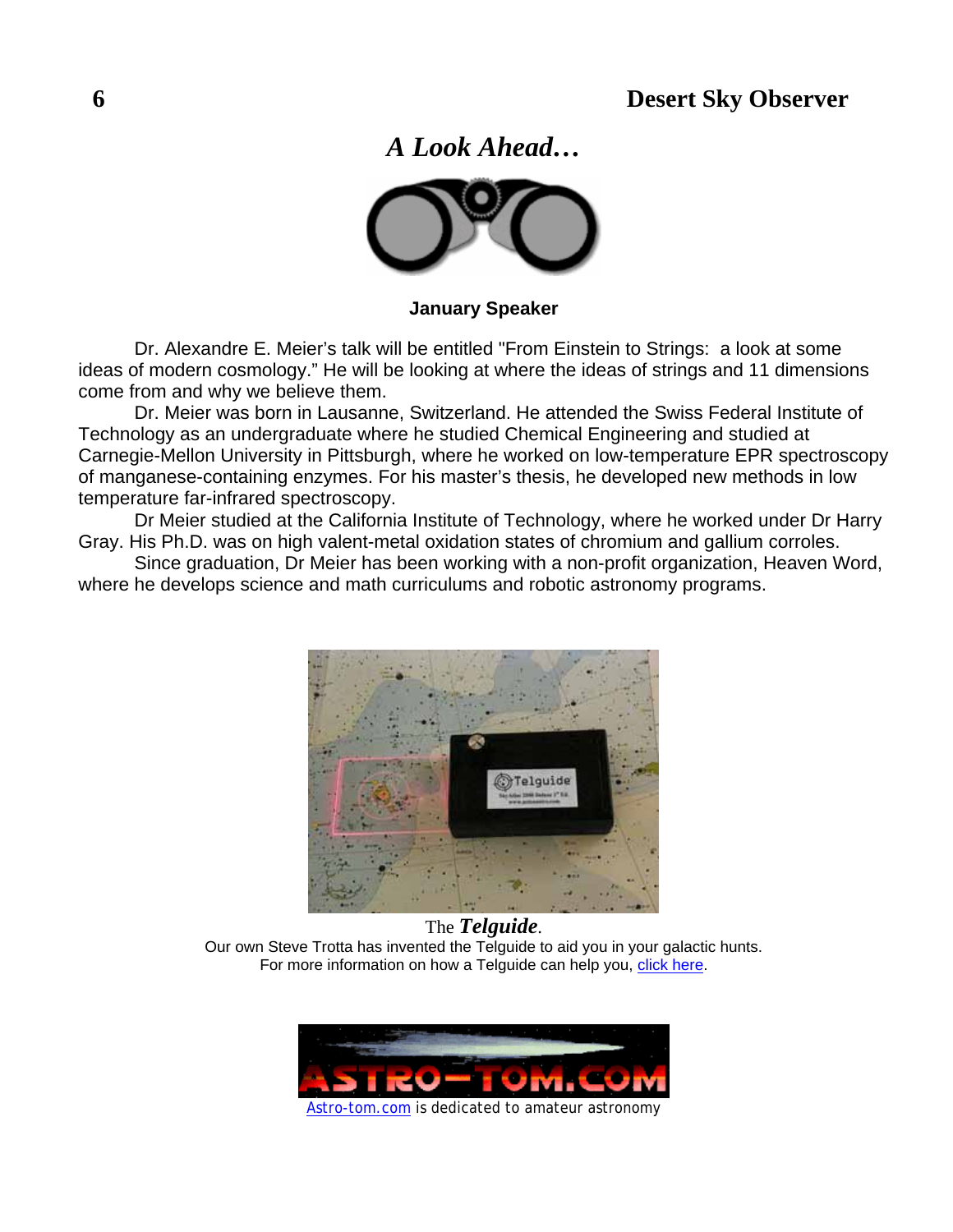## *Did you know* **?** *? ?*

NASA's Mars Reconnaissance Orbiter (MRO) will rendezvous with the red planet on March 10, 2006.

## *A.V.A.C. Board Members*

*? ? ?*

**President:**  Debora Pedroza (661) 718-3963 [president@avastronomyclub.org](mailto:president@avastronomyclub.org) **Vice-President:**  Mindy Peterson (661) 273-1693 [vice-president@avastronomyclub.org](mailto:vice-president@avastronomyclub.org)

**Secretary:**  Larry Ochsner (661) 274-9006 [secretary@avastronomyclub.org](mailto:secretary@avastronomyclub.org)

**Treasurer & Astronomical League Coordinator:**  David Abrass [treasurer@avastronomyclub.org](mailto:treasurer@avastronomyclub.org)

**Director of Community Development & Club Librarian:**  Terry Pedroza (661) 718-3963 [community@avastronomyclub.org](mailto:community@avastronomyclub.org)

#### **Newsletter Editor:**

Brian Peterson (661) 273-1693 [newsletter@avastronomyclub.org](mailto:newsletter@avastronomyclub.org)

#### **Club Historian:**

Tom Koonce (661) 943-8200 [Takoonce@aol.com](mailto:Takoonce@aol.com)

#### **Webmaster of Club Site:**

Steve Trotta (661) 269-5428 [webmaster@avastronomyclub.org](mailto:webmaster@avastronomyclub.org)

### *A.V.A.C. Membership Information*

Membership in the Antelope Valley Astronomy Club is open to any individual.

The Club has three categories of membership.

- Family membership at \$30.00 per year.
- Individual membership at \$25.00 per year.
- Junior membership at \$15.00 per year.

Membership entitles you to…

- Desert Sky Observer–monthly newsletter.
- The Reflector–the quarterly publication of the Astronomical League.
- The A.V.A.C. Membership Manual.
- To borrow club telescopes, binoculars, camera, books, videos and other items.

The Desert Sky Observer is available as a separate publication to individuals at a cost of \$10.00 per year. Subscription to the Desert Sky Observer does not entitle the subscriber to membership in the Antelope Valley Astronomy Club and its associated privileges.

#### *Our Sponsors*

**Al's Vacuum and Sewing:** 904 West Lancaster Blvd. (661) 948-1521. Stop by and say "hey" to Matt and Sue and run from Michael.

**QNET:** 1529 E. Palmdale Blvd., Suite 200. (661) 538-2028. As an Internet provider, they are kind enough to provide us with a free website.

**High Desert Broadcasting:** General Manager, Vicky Connors (661) 947-3107; They assist us in advertising our Club. **Woodland Hills Camera:** 5348 Topanga Canyon Blvd., Woodland Hills. 888-427-8766. [www.telescopes.net](http://www.telescopes.net/)

#### **Thank you to our sponsors for your generous support!**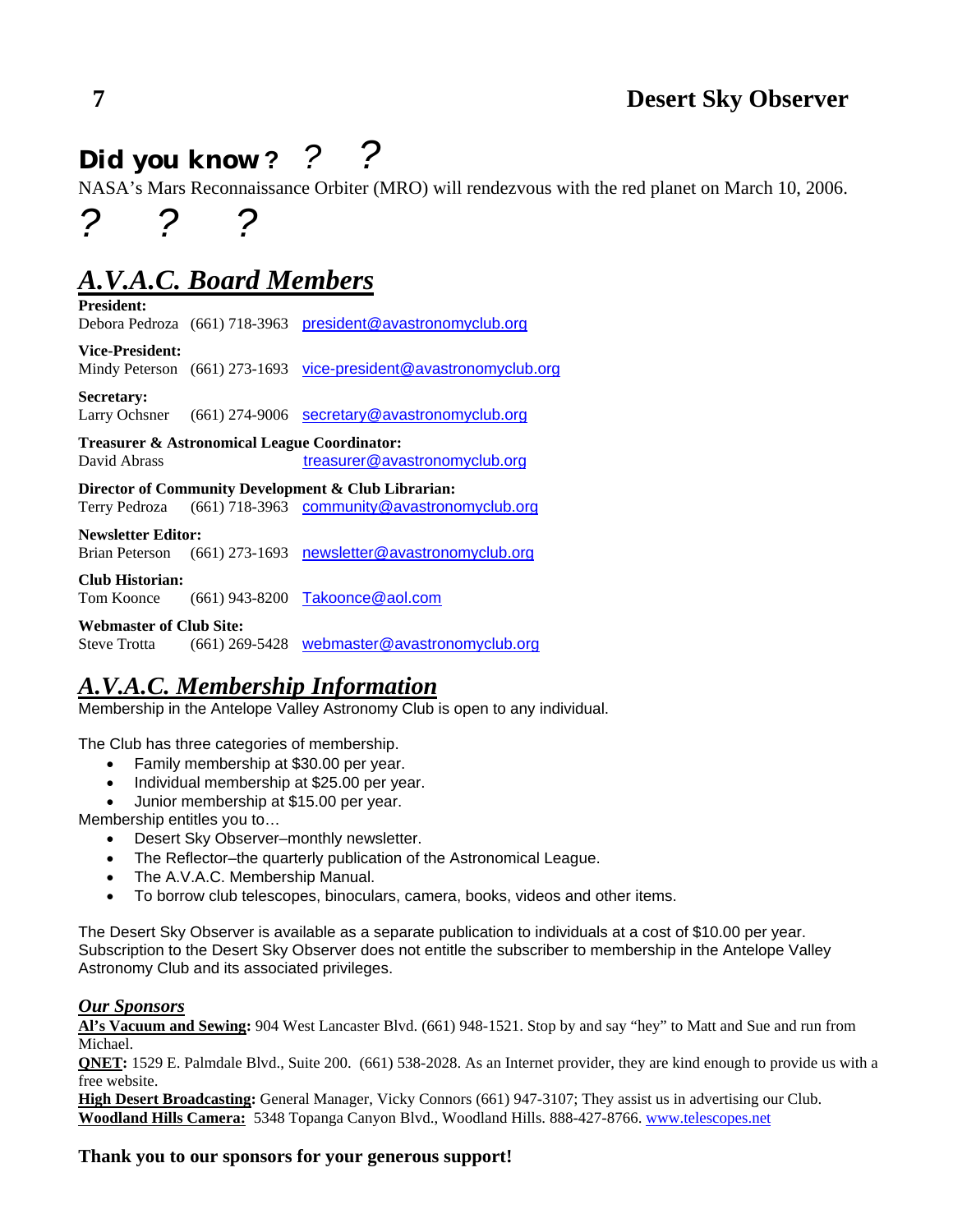## *Astronomy Links on the Web*

<http://www.darksky.org/> (International Dark-Sky Association) <http://www.astro-tom.com/> (Tom Koonce's website) <http://www.noexitrecords.com/zerobox/astro.htm> (Tom Varden's website) [http://www.astropaws.com](http://www.astropaws.com/) (Terry Babineaux's astrophotos) <http://www.actonastro.com/> (Steve Trotta's website) <http://saturn.jpl.nasa.gov/multimedia/images/latest/index.cfm> (the latest Saturn pics from Cassini) <http://astronomy-mall.com/> (shop 'til you go broke)



Connect with QNet an **AVAC** sponsor

**Next up:** Incoming Board members in January are President Doug Drake, Vice President Richard Hague, Treasurer Steve Trotta, Director of Community Development Rose Moore, and Secretary Larry Ochsner.